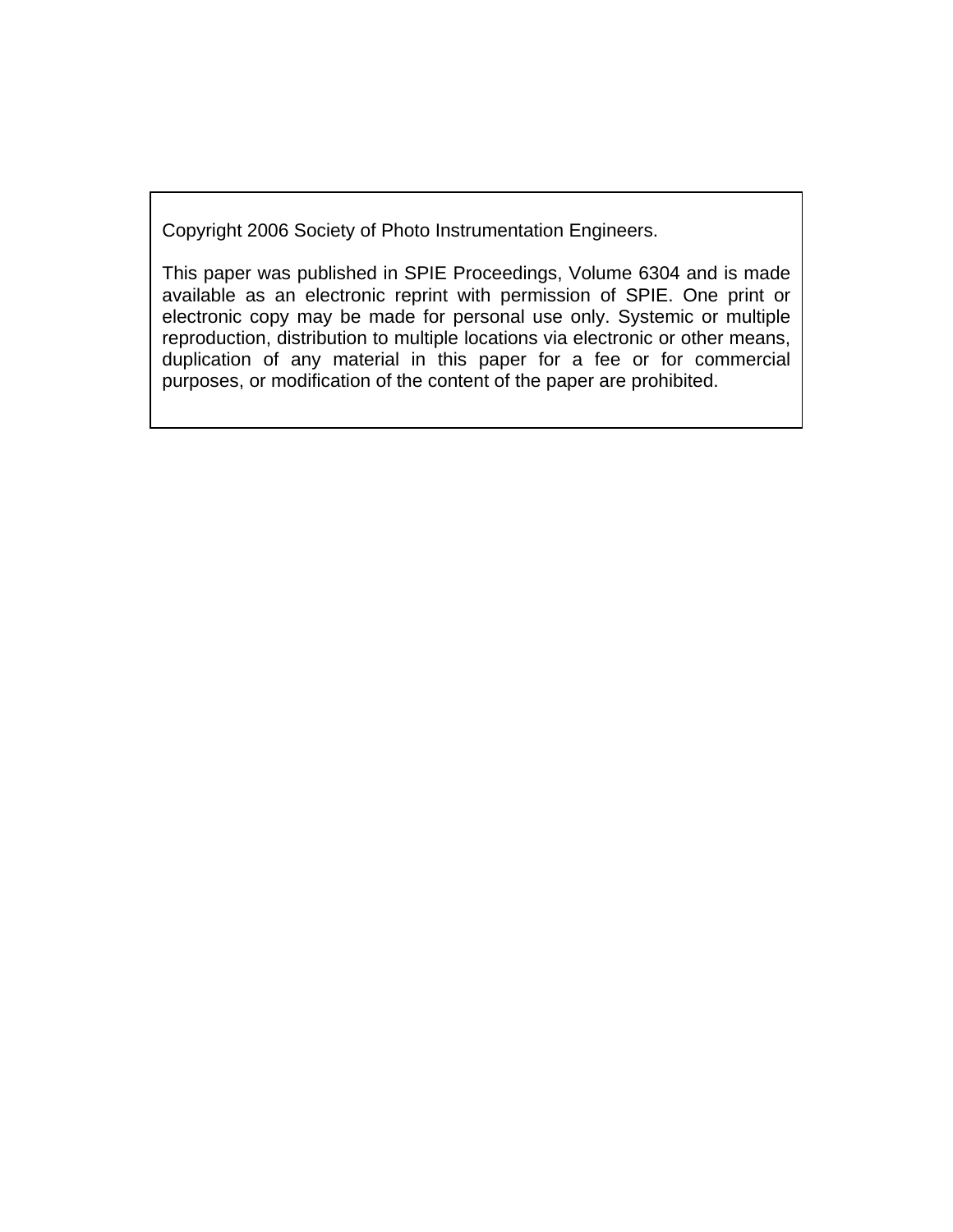# **Advances in Optical Phased Array Technology**

Anna Linnenberger, Steve Serati, and Jay Stockley Boulder Nonlinear Systems, Inc.

#### **ABSTRACT**

Commercially available Liquid Crystal on Silicon (LCoS) Optical Phase Arrays (OPA) are capable of non-mechanically beamsteering up to  $\pm 3$  degrees at 1550 nm. While the existing technology is useful for many applications such as laser communications and pulse-shaping, it is desirable to increase the steer angle and decrease the response time of the OPA. This was accomplished through a research effort funded by Langley Research Center at NASA. Under this research effort Boulder Nonlinear Systems (BNS) designed a new 1x12288 pixel OPA. In the new backplane design the pixel pitch was decreased from 1.8 um to 1.6 um, the backplane voltage was increased from 5 volts to 13 volts, and the aperture was increased from 7.4 x 6.0 mm to 19.66 x 19.66 mm. The OPA, when built with new liquid crystals and calibrated with new automated calibration procedures demonstrated a greater than 2x improvement in steer angle. The OPA that was tested, which was built for operation at 1550 nm, demonstrated the ability to steer to  $\pm 6.95$ degrees. Additionally the relaxation time of the OPA was improved to 24.8 ms. This paper discusses the benefits of the new backplane design, the liquid crystal (LC) properties that are most desirable for beamsteering, the implementation of the automated calibration procedures, and the results.

**Keywords:** Beamsteering, Liquid Crystal Optical Phase Arrays, High Figure of Merit Liquid Crystal, Fringing Fields

# **1 INTRODUCTION**

An OPA steers light by phase modulating the light. By applying a linear phase ramp across the beam's wavefront as it leaves the system, the light propagating along the system's optical axis is steered to an off-axis angle, as shown in Figure 1. An OPA typically has a modulation depth of 1- 2 waves ( $2\pi - 4\pi$  of phase shift). This makes a large phase ramp, distributed over the entire aperture, impractical. However, due to the cyclic nature of phase modulation, it is possible to increase or decrease the phase shift by  $2\pi$ , and still maintain the slope of the phase profile. Figure 1(b) illustrates how a linear phase ramp can be periodically decreased by  $2\pi$ , producing a saw tooth phase profile which behaves in the same manner as a continuously increasing phase ramp, without requiring large phase shifts from the modulator.



Figure 1. Operation of a LCoS OPA.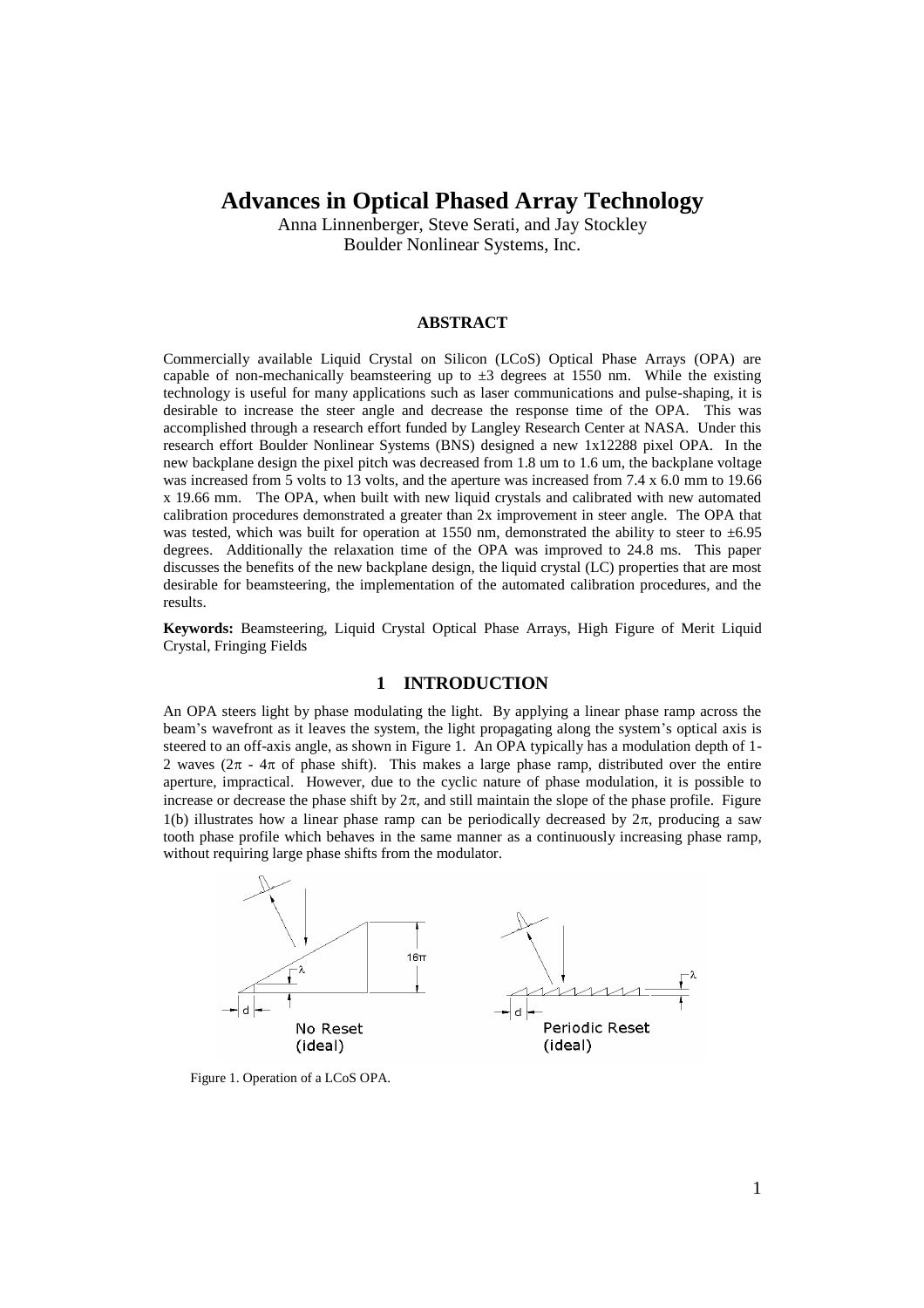The primary benefits of the 1x12288 OPA are: a decreased pixel pitch, an increased backplane voltage, and a 3x increase in pixel count. As is shown in Figure 1, the angle to which the input light is steered is determined through the following equation:

### $\sin(\theta) = \lambda/d$  **Equation 1**

Where Lambda is the wavelength of the input light, and d is the width of the ramp which is calculated by multiplying the pixel pitch by the number of pixels in the ramp. Thus by decreasing the pixel pitch in the new backplane design the number of resolvable spots that the device can steer to increased.

One of the drawbacks to a small pixel pitch is an increase in inter-pixel cross talk. When the pixel pitch is large, such as in our 2D arrays, the fringing fields between pixels are minimal in comparison to the field across the LC layer. Thus it is quite easy to drive every other pixel between a 0 and  $\pi$  phase shift without seeing notable fringing fields. However, as the pixel pitch decreases the fields between the pixels begin to exceed the fields across the LC layer. The result is that voltages that would normally result in a linear phase ramp are smoothed into a more sinusoidal waveform. This effect is shown in Figure 2. The smoothing isn't significant as long as the voltage difference between neighboring pixels is minimal, such as along the phase ramp. However, in the  $2\pi$  resets the inter pixel cross talk can become a more serious problem. We have found that minimizing the cross talk in the  $2\pi$  resets is one of the most important factors in achieving a wide steer angle. The solution to this problem in the new OPA is two-fold. First the backplane voltage of the OPA was redesigned to operate at 13 volts as opposed to 5 volts in the 1x4096 OPA. This allows the user to apply a stronger field across the LC layer in order to overcome the fringing fields. Additionally, the thickness of the LC layer in the OPA can be adjusted such that the OPA produces greater than 1 wave of modulation depth. This allows for the user to allocate extra modulation depth to over-driving the  $2\pi$  resets. This procedure is discussed in greater detail in Section 4.3.



Figure 2. Inter- pixel influence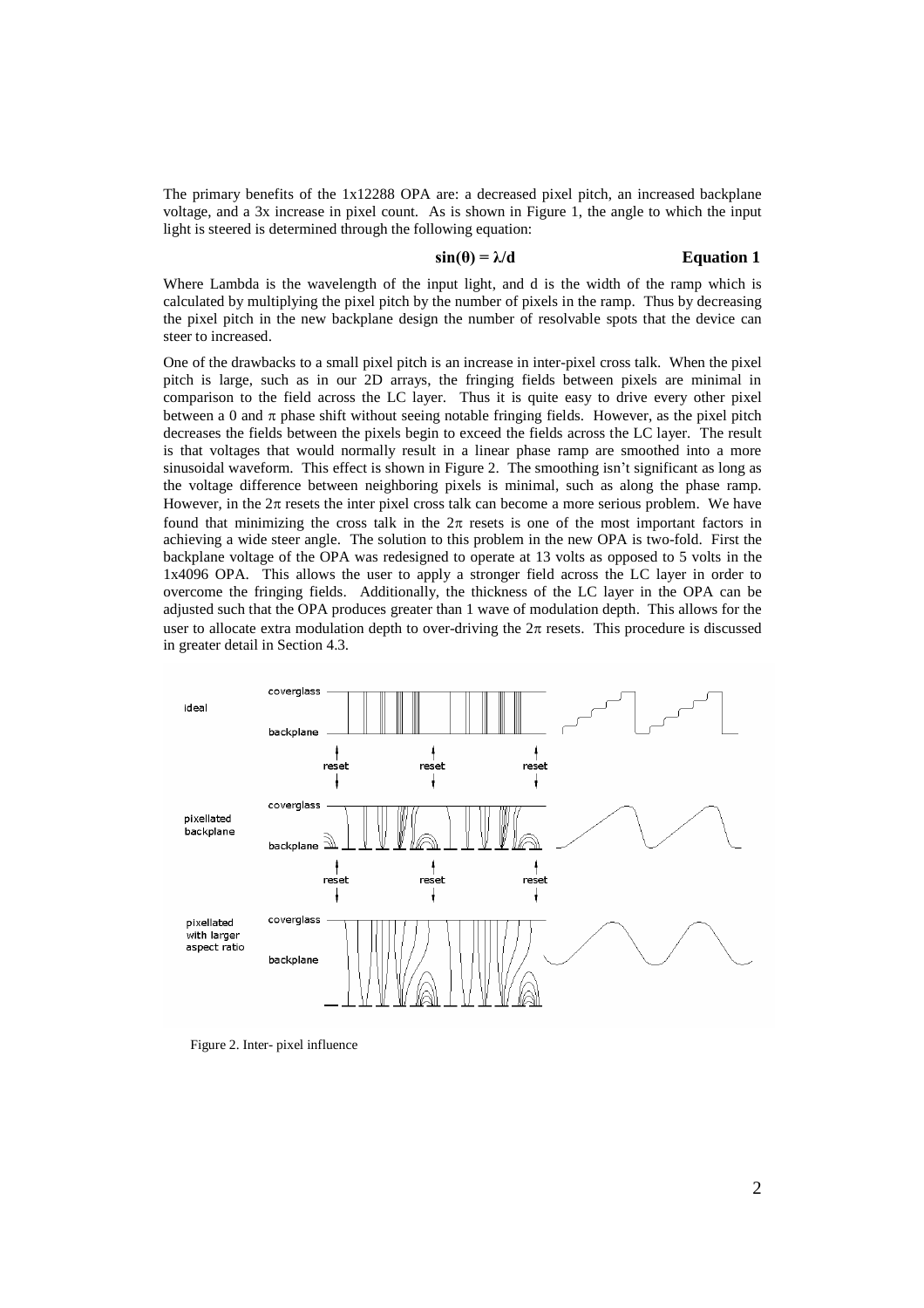# **2 LC Testing**

In order to minimize the effects of inter-pixel cross talk it is desirable to use a liquid crystal with a high threshold voltage. Figure 3 shows a sample response curve of nematic LC to voltage. It is possible to operate anywhere on this curve as long as the difference in phase shift is at least one wave. In order to minimize cross talk it is desirable to operate at the bottom of this curve. In this case the fringing fields at the  $2\pi$  resets would have to be quite significant to overcome the threshold voltage. The drawback of this is that once the threshold is overcome small changes in voltage result in large differences in phase shift. The result is that the OPA will not have as many discrete phase steps as the OPA would if it were built with a LC that produced a more linear phase response. Thus there is a trade off between minimizing cross talk through use of a high threshold LC and retaining linear phase levels.



Figure 3 Phase response of the liquid crystal

Another method of minimizing cross talk is the use an LC with a high figure of merit. The Figure of Merit describes the relationship between birefringence and the visco-elastic constant of the LC. Equation 2 describes Figure of Merit, where  $Δn$  is birefringence of the liquid crystal,  $γ$  is the viscosity of the liquid crystal, and  $K_{11}$  is the elastic constant of the liquid crystal. Thus, from this equation, it is desirable to find a LC that offers high birefringence while minimizing the viscoelastic constant.

$$
FoM = \frac{K_{11}(\Delta n)^2}{\gamma_1}
$$
 Equation 2

By selecting a LC with a high birefringence the thickness of the LC layer is minimized. This is important because as the thickness of the LC layer increases it becomes more difficult to get the full field across the LC layer, which results in an increase in cross talk. Equation 3 describes the relationship between modulation depth δ, LC layer thickness d, birefringence  $Δn$ , and wavelength  $λ$ . From this equation it is shown that a LC with a high birefringence will decrease the thickness of the LC gap, which results in a minimization of inter pixel cross talk.

$$
\delta = d\Delta n / \lambda
$$
 Equation 3

The importance of minimizing the thickness of the LC gap is further supported by the interferograms of Figure 4. Figure 4a shows an interferogram of an OPA built for operation at 633 nm. In this picture a stripe pattern is written to the OPA showing a  $\pi$  phase shift. In this picture the cross talk is so minimal that an almost a perfect "checkerboard" pattern is shown. Because the cross talk is so minimal in this OPA it would be pointless to show a  $2\pi$  phase shift, as it would be impossible to see the resets. Figure 4b shows an interferogram of an OPA built for operation at 1550 nm. Because of the difference in operating wavelength, an OPA built with the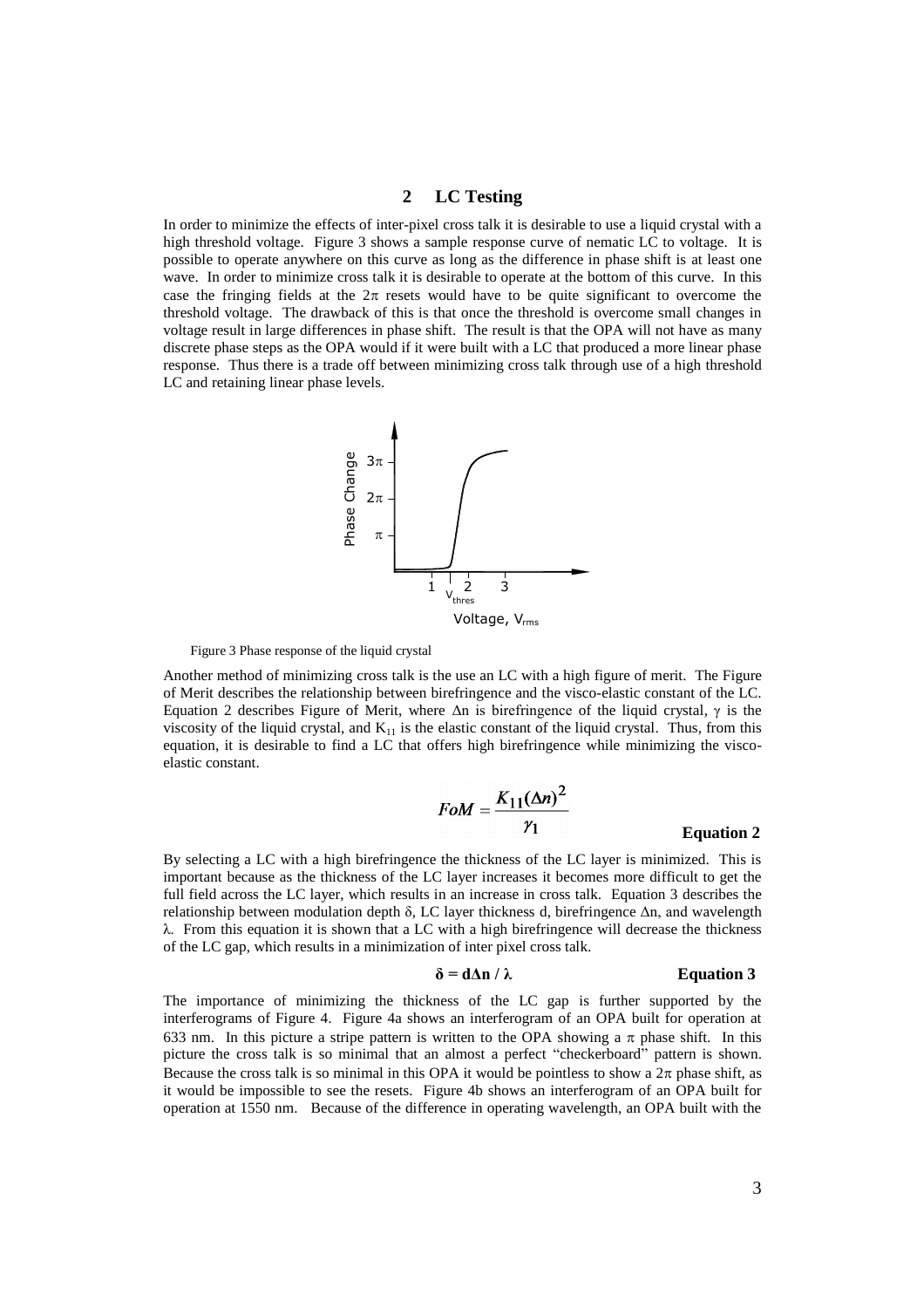same LC must have a significantly thicker LC layer in order to produce the same modulation depth as the 633 nm OPA. The effects of the increased thickness are clearly shown. In the interferogram of Figure 4b the cross talk is so significant that it is possible to show a  $2\pi$  phase shift and easily see the  $2\pi$  resets. This demonstrates how sensitive the OPA is to the thickness of the LC layer. In this example a 3x increase in the LC layer gap resulted in an increase in cross talk from a nearly negligible number to  $\sim$  17 pixels.



Figure 4 (a) interferogram of an OPA built for operation at 633 nm. An alternating 0, and  $\pi$  phase shift stripe pattern is written to the OPA, showing that the OPA is producing little to no cross talk. (b) the same OPA design is used, but the LC gap is increased by a factor of 3 such that the OPA will produce greater than 1 wave of modulation at 1550 nm. This OPA shows significant cross talk as a result of the increased LC gap.

Minimizing the thickness of the LC gap also has an effect on the relaxation time of the OPA as is shown in Equation 4. Additionally, minimizing the visco-elastic constant  $(\gamma/K_{11})$  of the LC will decrease the relaxation time of the OPA. Equation 4 describes the relationship between the relaxation time of the LC τ<sub>relax</sub>, the thickness of the LC layer d, the viscosity of the LC γ, and the elastic constant  $K_{11}$ . Thus by choosing a LC with a high figure of merit, the visco-elastic constant is minimized, and the LC gap is minimized. This combined affect has a significant impact on the relaxation time of the OPA.

$$
\tau_{decay} = \frac{\gamma_1 d^2}{K_{11} \pi^2}
$$

#### **Equation 4**

This concept is further supported by the response time testing shown in Figure 5. The high figure of merit OPAs shown in Figure 4 were tested for response time. The relaxation time of the LC is of particular interest, as the LC cannot be driven into its relaxed state, making relaxation time the limiting factor in determining how fast the OPA can be driven. The OPA built for operation at 633 nm demonstrated a relaxation time of 4.8 ms, and the OPA built for operation at 1550 nm demonstrated a relaxation time of 24.8 ms. The same LC was used in both OPAs, so the difference in relaxation time was strictly due to the increased thickness of the 1550 nm OPA. For contrast similar OPAs were built using a commercially available LC, and the relaxation time was measured. Because the commercially available LC did not have the same birefringence as the high figure of merit LC, the thickness of the LC gap was not the same for the two sets of OPAs. However, it still made for an interesting comparison of relaxation time. The 633 nm OPA built with a commercially available LC demonstrated a relaxation time of 16.2 ms, and the 1550 nm OPA built with a commercially available LC demonstrated a relaxation time of 56.4 ms. This demonstrates how significantly a high figure of merit LC impacts the response time of the OPA.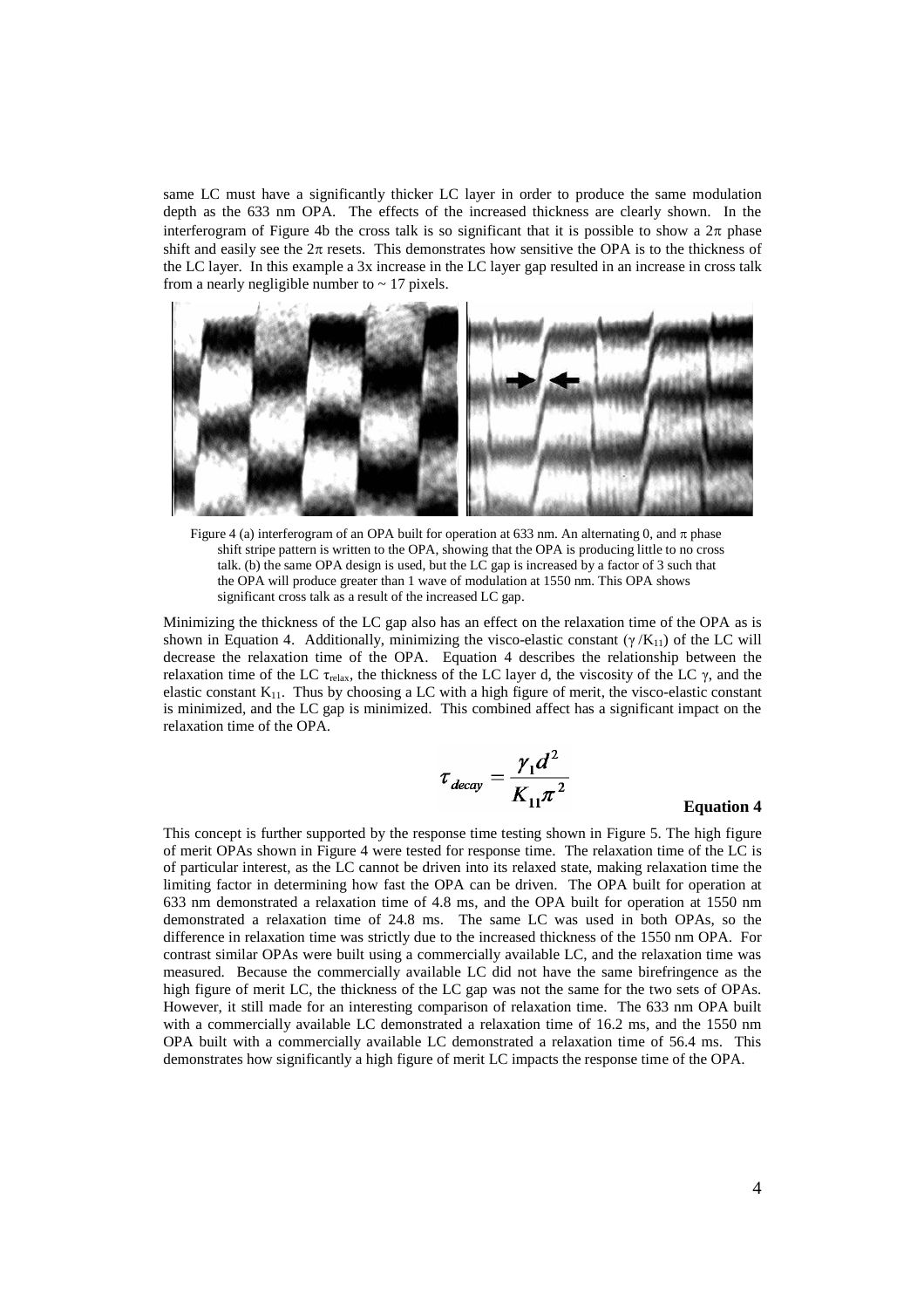

Figure 5 Plots of the LC relaxation time for an OPA built for operation at (a) 633 nm, and (b) 1550 nm, both using a high figure of merit LC. The 633 nm OPA demonstrated a relaxation time of ~4.8 ms, and the 1550 nm OPA demonstrated a relaxation time of 24.8 ms.

Thus, by using a high figure of merit LC it is possible to not only decrease the thickness of the LC gap which minimizes cross talk, but it is also possible to decrease the response time of the OPA. The result of this is a fast phase modulator with minimal inter-pixel cross talk.

# **3 Automated Calibration Procedures**

Through the use of automated calibration procedures BNS has been able to better characterize, and optimize the OPA. The calibration procedures are broken into three steps. The first step is to generate a look up table, or LUT file to linearize the phase response of the LC. The second step is to generate a backplane calibration file that minimizes distortions introduced by the OPA. The last step is to clean up the cross talk regions. For the shorter wavelengths cross talk is minimal because the LC layer is so thin. However, at longer wavelengths, or in highly reflective OPAs, it is necessary to address cross talk.

#### *3.1 LUT Calibration*

The first step in the calibration procedure is to generate a LUT file. This file is used to linearize the phase response of the liquid crystal. The LUT takes in grayscale values from 0 to 255 and remaps them to a new set of grayscale values that result in a linear 0 to  $2\pi$  phase shift. If the mapping is correct, then the following table will hold true.

| Input Grayscale Value:     | 64            | 127 192 255     |  |
|----------------------------|---------------|-----------------|--|
| <b>Output Phase Shift:</b> | $\pi/2$ $\pi$ | $3\pi/2$ $2\pi$ |  |

In order to generate a LUT, the OPA is place in an interferometer. The tilt of the OPA is adjusted such that horizontal fringes can be seen. Next the calibration software enters a loop where a series of stripe pattern are written to the OPA. The grayscale value of one stripe is held constant as a reference, and the grayscale value of the other stripe is varied. With each applied pattern a picture is taken of the resulting fringe shift. Through this process a relationship is established between input grayscale value and resulting fringe shift with respect to a reference. From this relationship it is possible to determine how the LUT file should re-map the  $0 - 255$  data such that a linear 0 to  $2\pi$  phase shift is achieved.

#### *3.2 Backplane Calibration*

The second step in the calibration is to clean up any distortions introduced by the OPA. Typically there is slight curvature across the OPA, making the OPA look slightly domed. With our 2D array it is possible to completely characterize and calibrate out these distortions. However, with the 1D array it is only possible to correct in one dimension. Thus when the phase calibration is applied to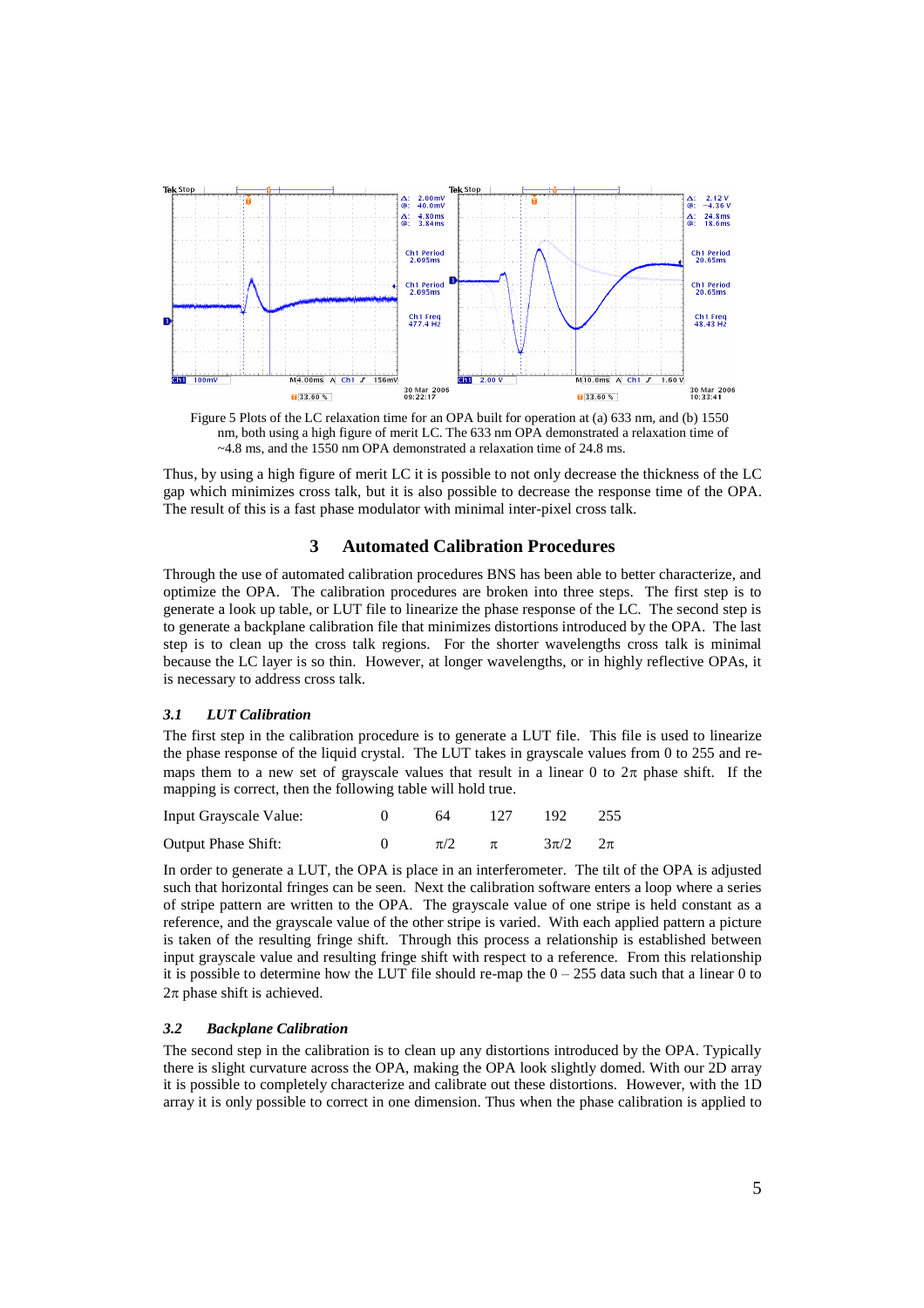the 1D OPA the result is curvature from top to bottom, but little curvature across the array. Using standard fringe analysis tools problems were encountered in accurately characterizing a 1D device. Thus, it was necessary to generate our own calibration software. To do this BNS wrote a program that traces fringes, and then calculates a compensation file using a Least Squares algorithm. The program outputs a backplane calibration file, and before and after Peak to Valley and RMS error measurements. Figure 6 is a screen capture showing results of the fringe analysis software. The fringes are traced with red dots, and an ideal fringe is traced using blue dots. In this figure, the P-V error before calibration was 0.98 waves, and after calibration the error was 0.17 waves. The RMS error before calibration was 0.34 waves, and after calibration the error was 0.068 waves. This shows a typical improvement in wavefront distortion for the OPAs that have been measured thus far.

| Pre Compensation-                                                                                                                                                                                                                                                                                                                                                                                                                              | Post Compensation:                                                                                                                                                                                                             |  |  |  |
|------------------------------------------------------------------------------------------------------------------------------------------------------------------------------------------------------------------------------------------------------------------------------------------------------------------------------------------------------------------------------------------------------------------------------------------------|--------------------------------------------------------------------------------------------------------------------------------------------------------------------------------------------------------------------------------|--|--|--|
|                                                                                                                                                                                                                                                                                                                                                                                                                                                | t die digenoem van die beskrywer van die beskrywer van die beskrywer van die beskrywer van die beskrywer van d                                                                                                                 |  |  |  |
| $\label{eq:2.1} \mathcal{L}_{\mathcal{M}}(x,y) = \mathcal{L}_{\mathcal{M}}(x,y) + \mathcal{L}_{\mathcal{M}}(x,y) + \mathcal{L}_{\mathcal{M}}(x,y) + \mathcal{L}_{\mathcal{M}}(x,y) + \mathcal{L}_{\mathcal{M}}(x,y) + \mathcal{L}_{\mathcal{M}}(x,y) + \mathcal{L}_{\mathcal{M}}(x,y) + \mathcal{L}_{\mathcal{M}}(x,y) + \mathcal{L}_{\mathcal{M}}(x,y) + \mathcal{L}_{\mathcal{M}}(x,y) + \mathcal{L}_{\mathcal{M}}(x,y) + \mathcal{L}_{\$    |                                                                                                                                                                                                                                |  |  |  |
| $\label{eq:2.1} \frac{1}{2\sqrt{2\pi}\left(1+\frac{1}{2}\right)^{2}}\left(\frac{1}{2}\left(1+\frac{1}{2}\right)^{2}+\frac{1}{2}\left(1+\frac{1}{2}\right)^{2}+\frac{1}{2}\left(1+\frac{1}{2}\right)^{2}+\frac{1}{2}\left(1+\frac{1}{2}\right)^{2}}\left(\frac{1}{2}\right)^{2}+\frac{1}{2}\left(1+\frac{1}{2}\right)^{2}+\frac{1}{2}\left(1+\frac{1}{2}\right)^{2}+\frac{1}{2}\left(1+\frac{1}{2}\right)^{2}+\frac{1}{2}\left(1+\frac{$        | والمستوفية والمسترجم والمستحقق والمتعاونة والمستحقق والمستحيل والمستحدث والمتحدث والمتحال والمتحدث والمتحالة والمتحدث                                                                                                          |  |  |  |
| $\label{eq:2.1} \frac{1}{2} \int_{\mathbb{R}^3} \left( \frac{1}{2} \left( \frac{1}{2} \left( \frac{1}{2} \left( \frac{1}{2} \left( \frac{1}{2} \left( \frac{1}{2} \left( \frac{1}{2} \left( \frac{1}{2} \left( \frac{1}{2} \left( \frac{1}{2} \left( \frac{1}{2} \left( \frac{1}{2} \left( \frac{1}{2} \left( \frac{1}{2} \right) \right) \right) \right) \right) \right) \right) \right) + \frac{1}{2} \left( \frac{1}{2} \left( \frac{1}{2}$ |                                                                                                                                                                                                                                |  |  |  |
| $\label{eq:1.1} \mathcal{L}_{\mathcal{A}}(\mathcal{A})=\mathcal{A}^{(1)}\mathcal{A}^{(1)}\mathcal{A}^{(2)}\mathcal{A}^{(3)}\mathcal{A}^{(4)}\mathcal{A}^{(5)}\mathcal{A}^{(6)}\mathcal{A}^{(7)}\mathcal{A}^{(8)}\mathcal{A}^{(8)}\mathcal{A}^{(8)}\mathcal{A}^{(8)}\mathcal{A}^{(8)}\mathcal{A}^{(8)}\mathcal{A}^{(8)}\mathcal{A}^{(8)}\mathcal{A}^{(8)}\mathcal{A}^{(8)}\mathcal{A}^{(8)}\mathcal$                                            | . A share a great the property of the company of the company of the company of the company of the company of the company of the company of the company of the company of the company of the company of the company of the comp |  |  |  |
|                                                                                                                                                                                                                                                                                                                                                                                                                                                | and the second contract of the contract of the contract of the contract of the contract of the contract of the                                                                                                                 |  |  |  |
| P-V Error                                                                                                                                                                                                                                                                                                                                                                                                                                      | <b>RMS</b> Error                                                                                                                                                                                                               |  |  |  |
| <b>RMS</b> Error                                                                                                                                                                                                                                                                                                                                                                                                                               | P-V Error                                                                                                                                                                                                                      |  |  |  |
| 0.342278                                                                                                                                                                                                                                                                                                                                                                                                                                       | 0.0681001                                                                                                                                                                                                                      |  |  |  |
| 0.987342                                                                                                                                                                                                                                                                                                                                                                                                                                       | 0.173077                                                                                                                                                                                                                       |  |  |  |
| □ Invert Wavefront                                                                                                                                                                                                                                                                                                                                                                                                                             |                                                                                                                                                                                                                                |  |  |  |
| Analyze Fringes                                                                                                                                                                                                                                                                                                                                                                                                                                | Analyze Fringes                                                                                                                                                                                                                |  |  |  |

Figure 6 Fringe Analysis software showing interferograms before and after calibration.

# **3.3 Cross Talk Calibration**

The LUT file is a useful as a starting point in defining the shape of a phase ramp. However, because in this calibration a wide group of pixels are ganged up when the measurements are made, this calibration does not take into account inter-pixel cross talk. There are two techniques that can be used to clean up cross talk.

#### *3.3.1 Overdriving the 2Resets*

Cross talk can be cleaned up by shifting down on the phase response curve such that there are regions of grayscale values above  $2\pi$  and below 0 that can be used to over-drive the resets. The top portion of Figure 7 shows a typical phase ramp that is generated using the LUT calibration only. The bottom portion of Figure 7 shows how this ramp was adjusted to over-drive the resets. In order for this strategy to work it is necessary to build the OPA with approximately 2 waves of modulation depth such that  $\frac{1}{2}$  of a wave above and below the linear phase ramp are allocated to over-driving the  $2\pi$  resets. It is only necessary to allocate a few pixels of the phase ramp to overdriving the resets in order to see a significant decrease in cross talk. In the interferograms shown in Figure 8 only 5 pixels were allocated to over-driving the resets. For this OPA if more pixels were allocated to over-driving the resets then the phase ramps would start to lose linearity, and if fewer pixels were allocated the gap in the  $2\pi$  reset would increase.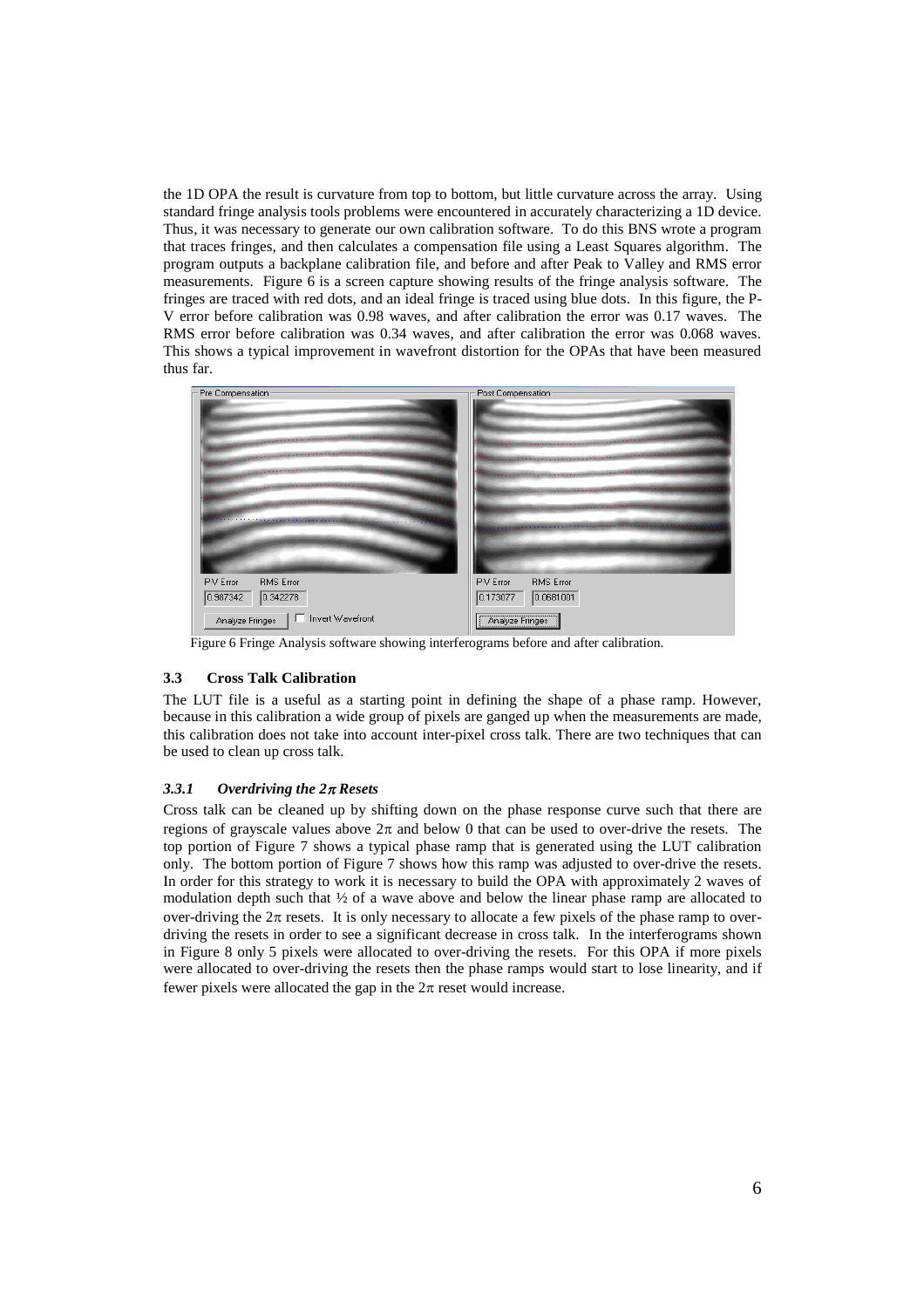

Figure 7 (top) Typical phase ramp generated using the LUT calibration only (bottom) Over-driving the  $2\pi$  reset to minimize cross talk



Figure 8 (a) generating linear phase ramps directly using the LUT file, (b) over-driving the  $2\pi$ resets to minimize cross talk

As is shown this method is quite effective for cleaning up the  $2\pi$  resets. However, it is not always an option to build an OPA to have greater than 1 wave of modulation depth. For example, in a highly reflective OPA a dielectric stack must be added to the backplane. As the reflectivity of the dielectric stack increases the thickness of the stack likewise increases. In this case the LC layer must remain as thin as possible to compensate for the added thickness of the dielectric stack. Thus, it is not reasonable to build the OPA to have extra modulation depth, so an alternate means must be used to decrease cross talk.

# *3.3.2 Toggling the Phase Ramp*

One of the benefits of working with nematic LC is that the LC responds only to the strength of the electric field, not the sign. In our current driving scheme the coverglass of the OPA is held at a constant voltage that is half of the full field. For example, in the 13 volt electronics of the 1x12288 OPA the coverglass is held constant at 6.5 volts. This means that the field applied to the LC is  $\pm 6.5$  volts with respect to coverglass. Because the response of the LC does not respond to the sign of the field, the phase shift is symmetric about a 0 field. A typical nematic response curve is shown in Figure 9. Usually the user opts to operate on one side of the response curve, or the other. However, aside from minimizing the complexity of the downloaded data it is not necessary to limit use to one side of the response curve. In fact, it is desirable to alternate between the two sides when trying to minimize cross talk. For example, if the user is writing a phase ramp to the SLM, then one ramp can use a positive field, and the next ramp can be mirrored around a grayscale value of 127 to make use of a negative field. The result is an increase in voltage difference between the phase ramps while maintaining a linear phase response. Figure 10 demonstrates the concept. The top portion of the Figure 10 shows typical data used to generate a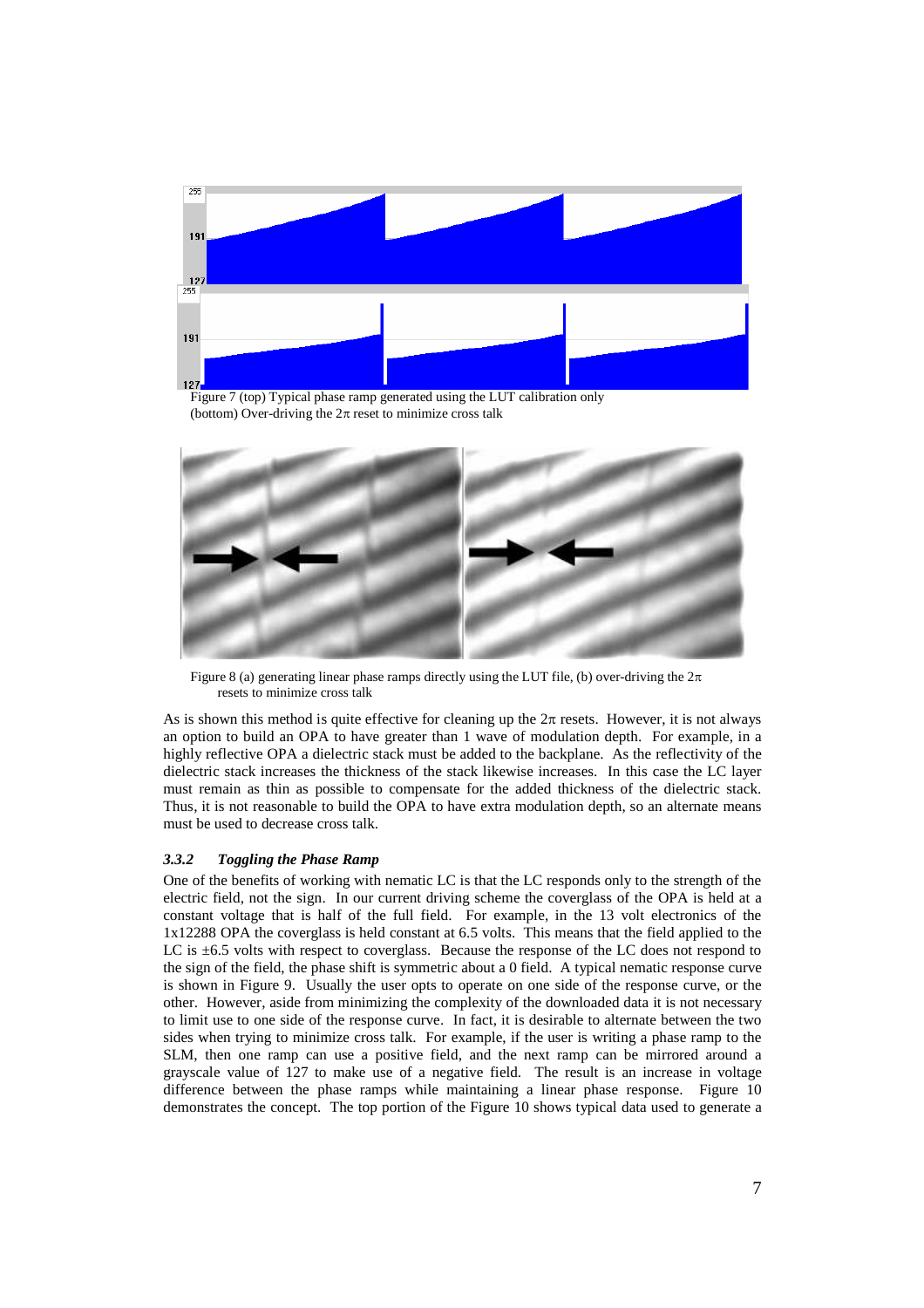linear phase ramp. In the bottom portion of Figure 10 it is demonstrated how the data is mirrored around a grayscale value of 127 after each  $2\pi$  reset. Thus the software is actively using both sides of the LC response curve. Figure 11 shows interferograms an OPA showing significant cross talk due to a very thick modulator design. The first part of this figure shows cross talk without toggling the data, and the second part of the figure shows the improvement in cross talk when the data is toggled.



Figure 10 (top) Automatically generated phase ramp (bottom) Toggling the data to make use of the symmetric nature of the LC response



Figure 11 (a) linear phase ramps applied to a very thick OPA showing significant inter pixel cross talk, (b) toggling the data to clean up the  $2\pi$  resets